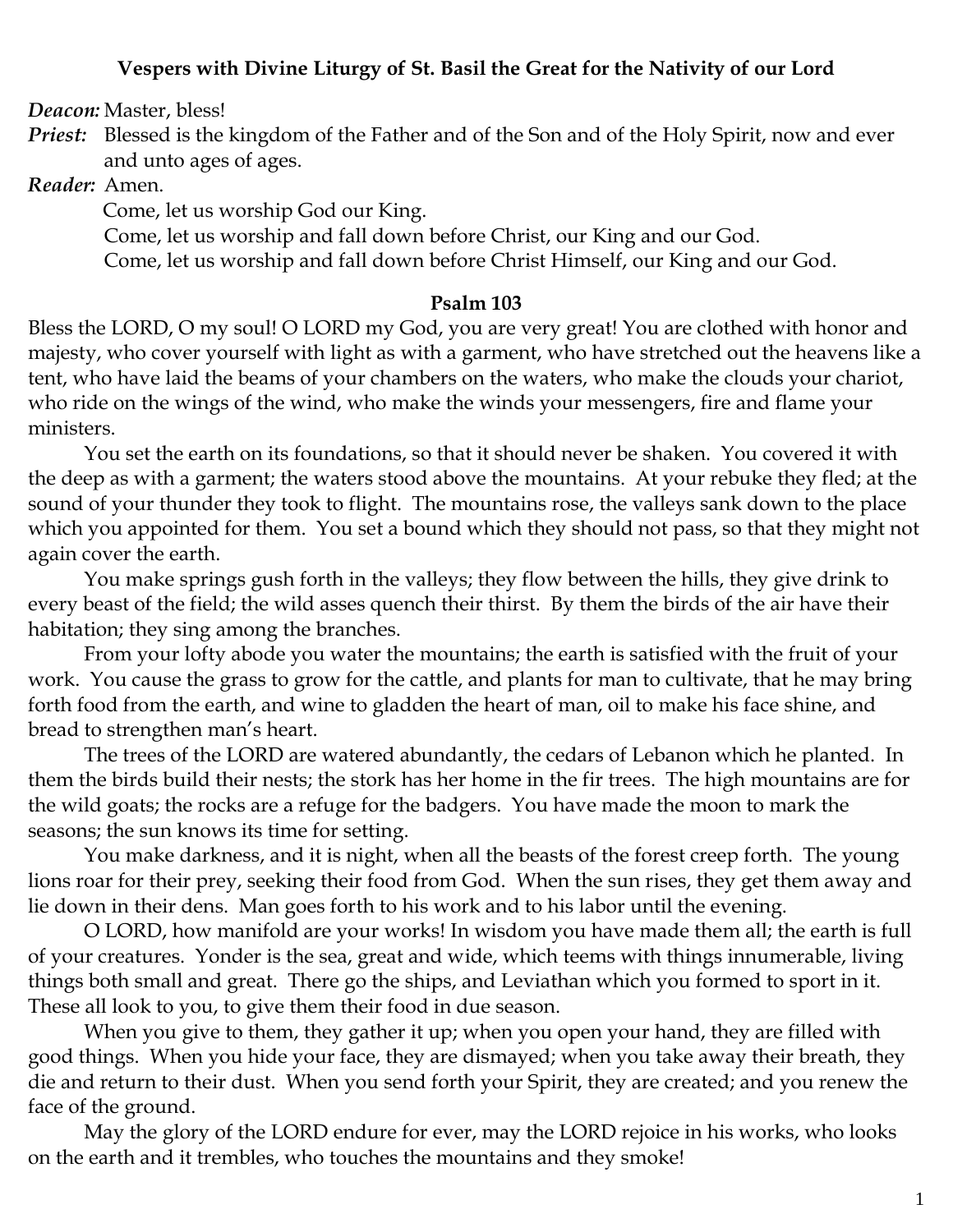I will sing to the LORD as long as I live; I will sing praise to my God while I have being. May my meditation be pleasing to him, for I rejoice in the LORD.

Let sinners be consumed from the earth, and let the wicked be no more! Bless the LORD, O my soul! Praise the LORD!

The sun knows its time for setting. You make darkness and it is night. O Lord, how manifold are your works! In wisdom you have made them all!

Glory to the Father and to the Son and to the Holy Spirit, now and ever and to the ages of ages. Amen.

Alleluia! Alleluia! Alleluia! Glory to you, O God! *(thrice)*

*Deacon:* In peace let us pray to the Lord. *Choir:* Lord, have mercy. *(and after each petition)*

For the peace from above and for the salvation of our souls, let us pray to the Lord.

For the peace of the whole world, for the stability of the holy Churches of God, and for the union of all, let us pray to the Lord.

For this holy house and for those who enter it with faith, reverence, and the fear of God, let us pray to the Lord.

For our Archbishop and Father \_\_\_\_, for the honorable priesthood, the diaconate in Christ, for all the clergy and the people, let us pray to the Lord.

For the civil authorities of this country, and those serving in its armed forces, let us pray to the Lord.

For this city, for every city, monastery, and countryside, and for those who in faith dwell in them, let us pray to the Lord.

For good temperance of the air, abundance of the fruits of the earth, and for peaceful seasons, let us pray to the Lord.

For travelers by land, sea, and air, the sick, the suffering, the imprisoned, and for their salvation, let us pray to the Lord.

For our deliverance from all affliction, wrath, danger, and necessity, let us pray to the Lord.

Help us, save us, have mercy on us, and keep us, O God, by your grace.

Remembering our all-holy, pure, most blessed, and glorious Lady, the Birthgiver of God and Ever-Virgin Mary, with all the saints, let us offer ourselves and one other, and our whole life to Christ God.

*Choir:* To you, O Lord.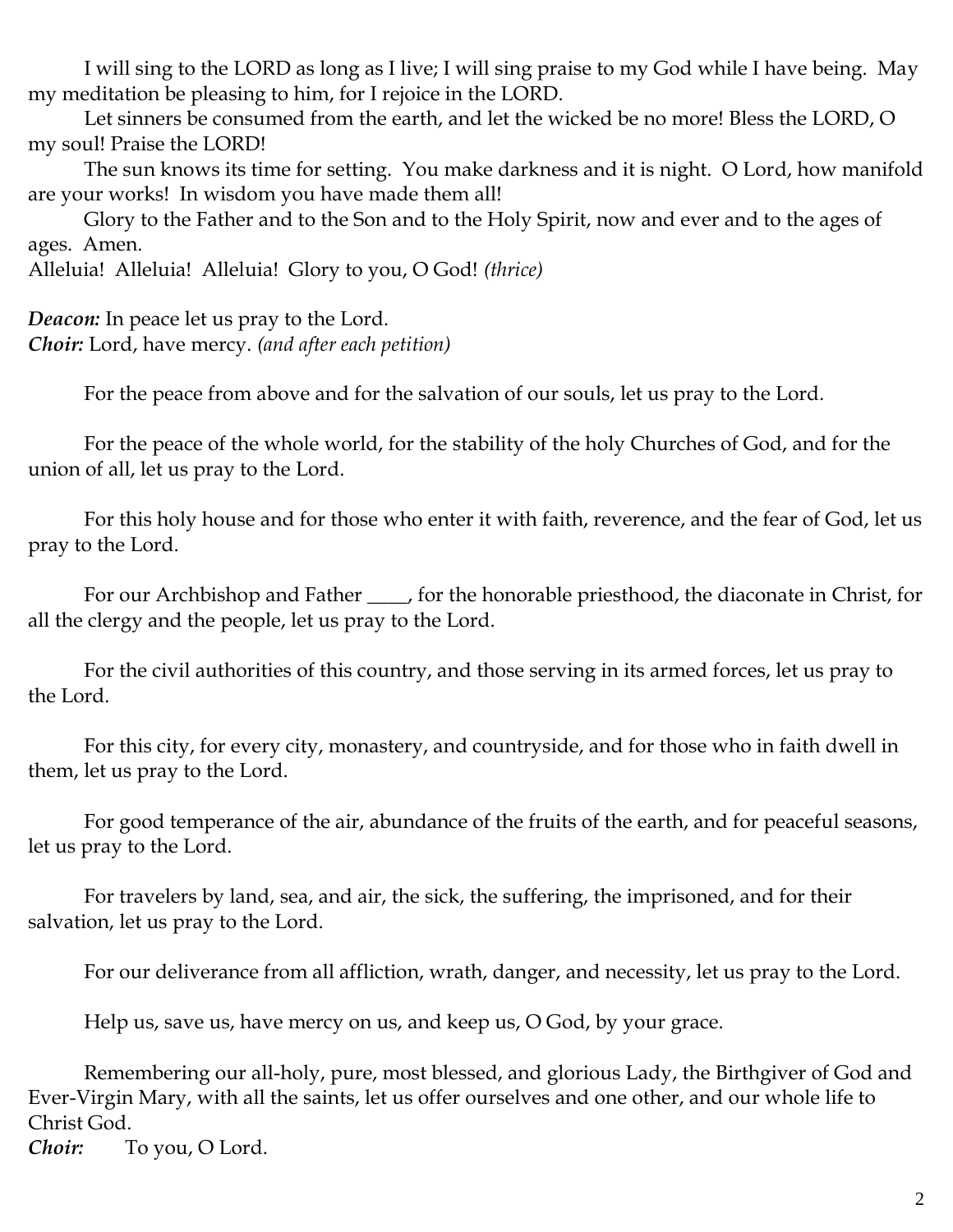*Priest:* For to you is due all glory, honor, and worship, to the Father and to the Son and to the Holy Spirit, now and ever and to the ages of ages. *Choir:* Amen.

### **Psalm 140 (Tone 2)**

Lord, I call upon You, hear me! Hear me, O Lord! Lord, I call upon You, hear me! Receive the voice of my prayer, when I call upon You! Hear me, O Lord!

Let my prayer arise in Your sight as incense, and let the lifting up of my hands be an evening sacrifice! Hear me, O Lord!

*Reader:* Set a watch, O Lord, on my mouth, and a strong door about my lips.

Incline not my heart to evil things, to employ pretexts for sins, with men who work iniquity: and let me not unite with their choice ones.

The righteous shall chasten me with mercy, and reprove me: but let not the oil of the sinner anoint my head: for yet shall my prayer also be in their pleasures.

Their mighty ones have been swallowed up near the rock: they shall hear my words, for they are sweet.

As a lump of earth is crushed upon the ground, our bones have been scattered by the mouth of the grave.

For my eyes are to you, O Lord God: I have hoped in you; take not away my life.

Keep me from the snare which they have set for me, and from the stumbling blocks of those who work iniquity.

Sinners shall fall by their own net: I am alone until I shall escape.

## **Psalm 141**

I cried to the Lord with my voice; with my voice I made supplication to the Lord.

I will pour out before him my supplication: I will declare before him my affliction.

When my spirit was fainting within me, then you knew my paths; in the very way wherein I was walking, they hid a snare for me.

I looked on my right hand, and behold, for there was none that noticed me; refuge failed me; and there was none that cared for my soul.

I cried unto you, O Lord, and said, you are my hope, my portion in the land of the living.

Attend to my supplication, for I am brought very low; deliver me from those who persecute me; for they are stronger than I.

Bring my soul out of prison, that I may give thanks to your name!

The righteous await me for you will deal bountifully with me.

Out of the depths I cry to you, O Lord! Lord, hear my voice.

Let your ears be attentive to the voice of my supplications.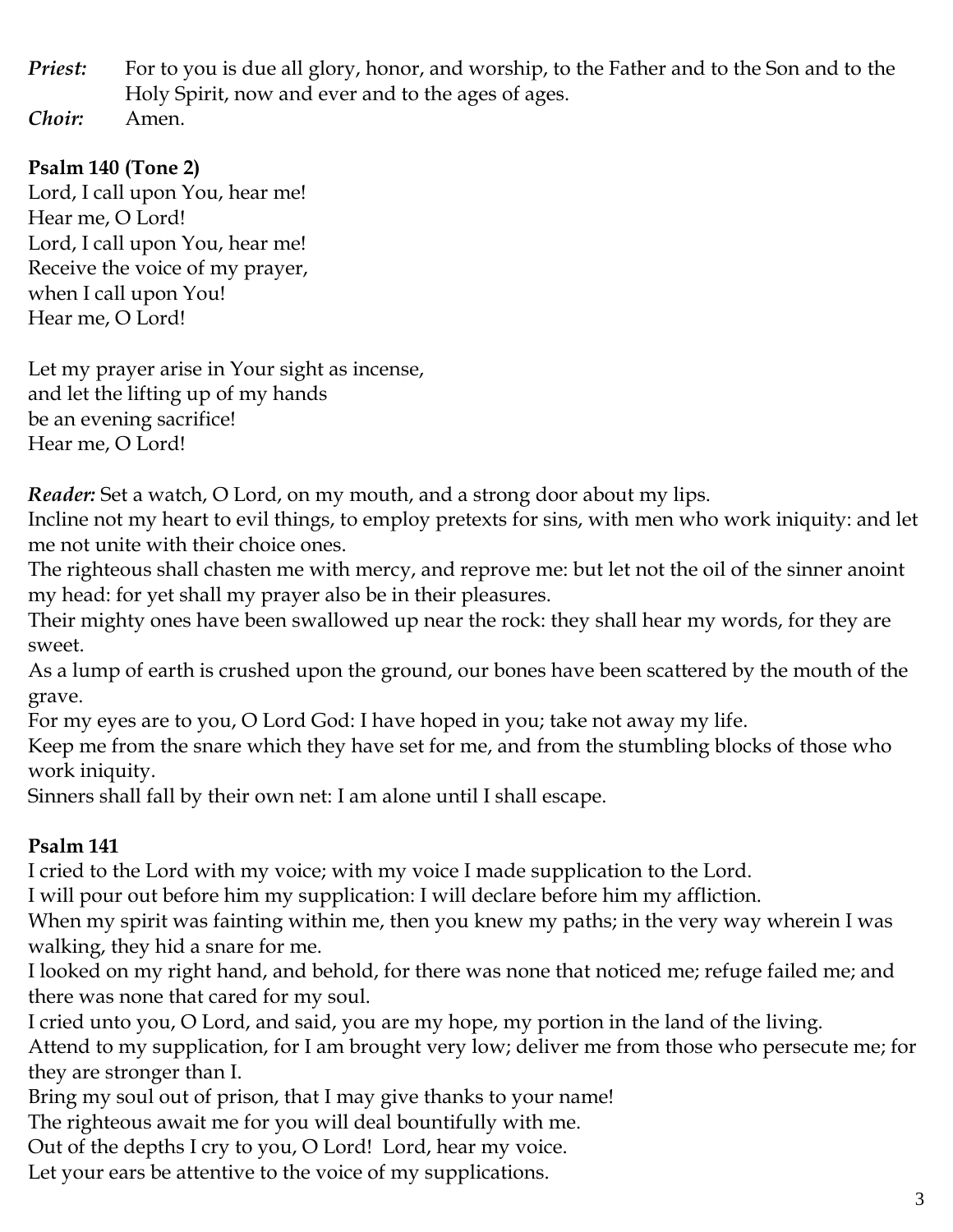#### **STICHERA**

V. (8) *Out of the depths I cry to You, O Lord. Lord, hear my voice!* **Tone 2** Come, let us greatly rejoice in the Lord, as we sing of this present <u>mystery</u>: the <u>wall</u> that divided God from man has been destroyed; the flaming sword withdraws from **Eden's** gate; the Cherubim withdraw from the Tree of Life; and I, who had been cast out through my disobedience, now feast on the delights of Paradise: for today the Father's perfect Image, marked with the stamp of His eternity, has taken the form of a servant. Without undergoing change He is born from an unwedded mother; He was true God, and He remains the same, but through His love for mankind, He has become what He never was: true man. Come, O faithful, let us cry to Him:// "O God, born of the Virgin, have mercy on us!"

V. (7) *Let Your ears be attentive to the voice of my supplications!* Come, let us greatly rejoice in the Lord, as we sing of this present mystery: the <u>wall</u> that divided God from man has been destroyed; the flaming sword withdraws from Eden's gate; the Cherubim withdraw from the Tree of Life; and L, who had been cast out through my disobedience, now feast on the delights of Paradise: for today the Father's perfect Image, marked with the stamp of His eternity, has taken the form of a servant. Without undergoing change He is born from an unwedded mother; He was true God, and He remains the same, but through His love for mankind, He has become what He never was: true man. Come, O faithful, let us cry to Him:// "O God, born of the Virgin, have <u>mer</u>cy on us!"

V. (6) *If You, O Lord, should mark iniquities, Lord, who could stand? But there is forgiveness with You. (by Anatolius)*

When the Lord Jesus was born of the Holy Virgin, the whole universe was filled with light. The shepherds watched in the fields. The Wise Men worshipped, and the Angels sang. But Herod was troubled, for God had appeared in the flesh.// He is the Savior of our souls.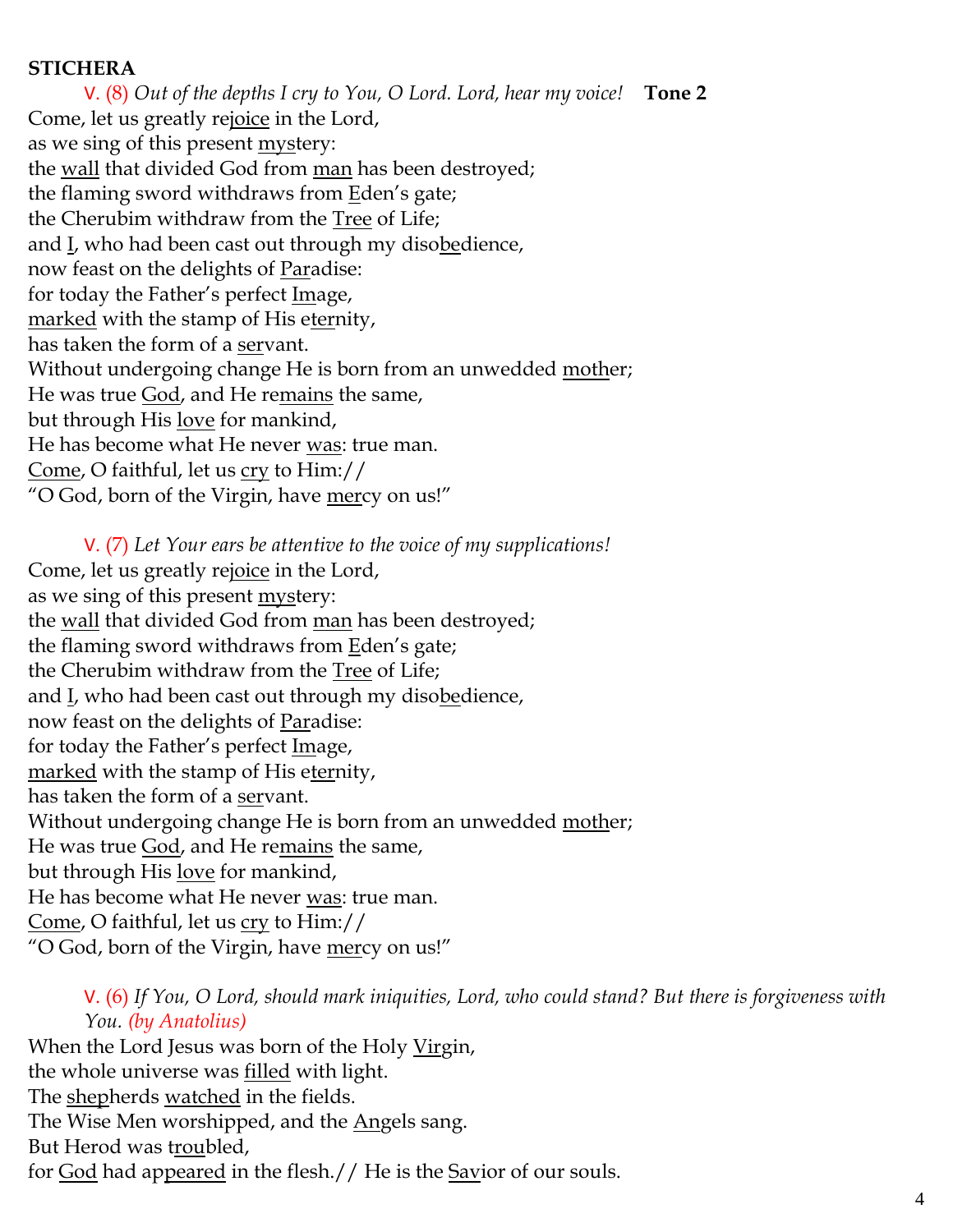V. (5) *For Your Name's sake I wait for You, O Lord. My soul has waited for Your word; my soul has hoped on the Lord.* 

When the Lord Jesus was born of the Holy Virgin, the whole universe was <u>filled</u> with light. The shepherds watched in the fields. The Wise Men worshipped, and the <u>Ang</u>els sang. But Herod was troubled, for God had appeared in the flesh.// He is the Savior of our souls.

V. (4) *From the morning watch until night, from the morning watch, let Israel hope on the Lord!*  Your Kingdom endures forever, O Christ our God. Your rule is from age to age. Made flesh by the Holy Spirit, made man of the ever-virgin Mary, You have filled all creation with joy. The light of Your coming has shone on us; every living creature praises You, the Image of the Father's glory. Light of Light, the radiance of the Father, the same yesterday, today, and forgiven, You have shone forth from the Virgin.// O God, have mercy on us!

V. (3) *For with the Lord there is mercy and with Him is plenteous redemption, and He will deliver Israel from all his iniquities.* Your Kingdom endures forever, O Christ our God. Your rule is from age to age. Made <u>flesh</u> by the Holy Spirit, made man of the ever-virgin Mary, You have filled all creation with joy. The light of Your coming has shone on us; every living creature praises You, the Image of the Father's glory. Light of Light, the radiance of the Father, the same yesterday, today, and forever, You have shone forth from the <u>Virg</u>in.// O God, have mercy on us!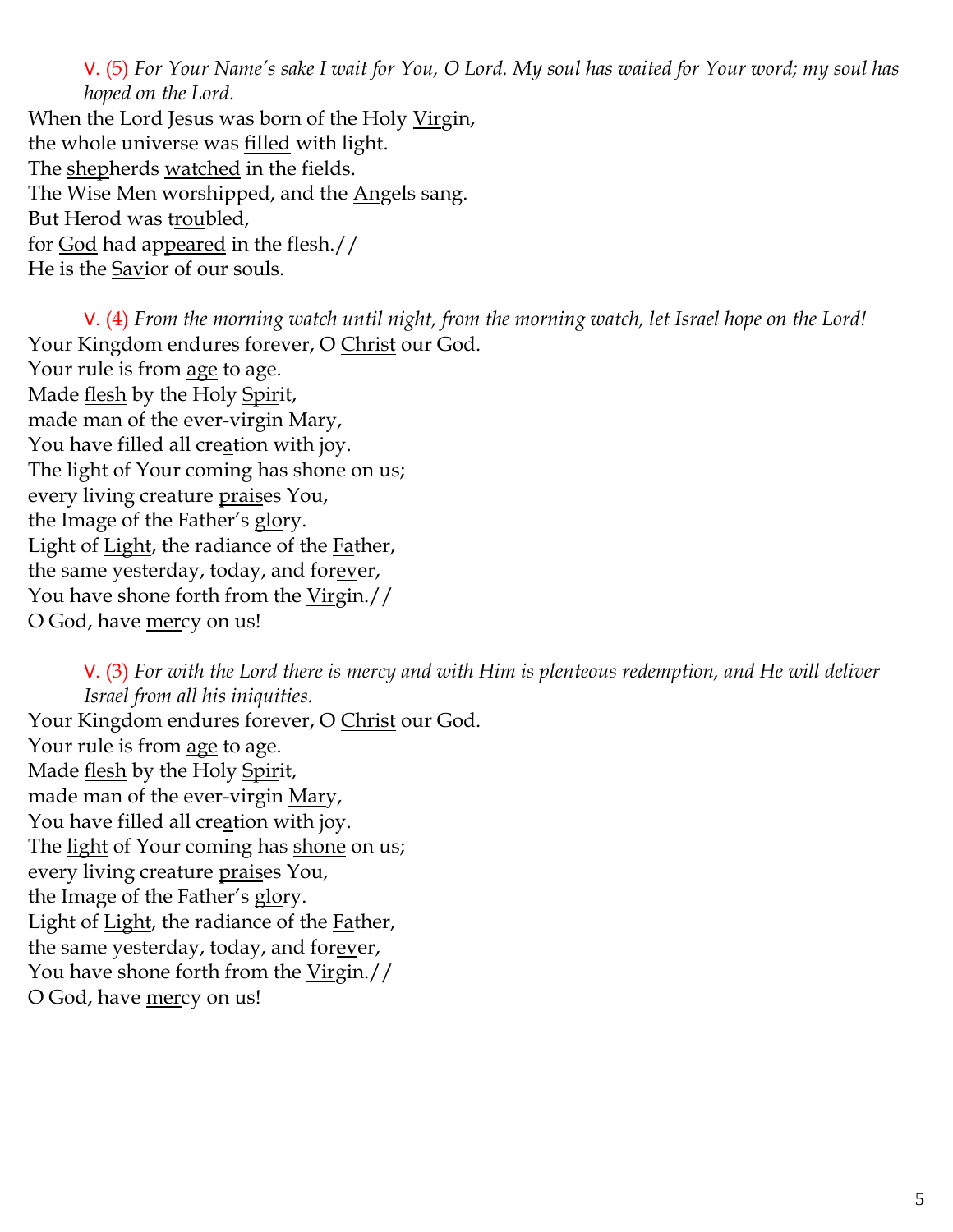V. (2) *Praise the Lord, all nations! Praise Him, all peoples!* What shall we offer You, O Christ, Who for our sakes have appeared on earth as a man? Every creature made by You offers You thanks: the Angels offer a hymn; the <u>heav</u>ens, a star; the Wise Men, gifts; the shepherds, their wonder; the earth, its cave; the wilderness, a manger, and we offer You a virgin Mother!// O Pre-eternal God, have <u>mer</u>cy on us!

V. (1) *For His mercy is confirmed on us, and the truth of the Lord endures forever.*  What shall we offer You, O Christ, Who for our sakes have appeared on earth as a man? Every creature made by You offers You thanks: the Angels offer a hymn; the heavens, a star; the Wise Men, gifts; the shepherds, their wonder; the earth, its cave; the wilderness, a manger, and we offer You a virgin Mother!// O Pre-eternal God, have mercy on us!

*Glory to the Father, and to the Son, and to the Holy Spirit; now and ever, and unto ages of ages. Amen.* **Tone 2** *(by Cassia the nun)* When Augustus ruled alone upon the earth, the many kingdoms of men came to an end, and when <u>You</u> were made man of the pure Virgin, the many gods of idolatry were destroyed. The cities of the world passed under one single rule, and the <u>na</u>tions came to believe in one sovereign Godhead. The peoples were enrolled by the decree of Caesar, and we the faithful were enrolled in the name of the Godhead, When You, our God, were made man. Great is Your mercy, O Lord, glory to You!

#### **The Entrance**

*Deacon:* Wisdom! Let us attend! *People:* O Gladsome Light of the holy glory of the immortal Father, heavenly, holy, blessed Jesus Christ. Having come to the setting of the sun and beheld the light of evening, we praise the Father, Son, and Holy Spirit God! At all times Thou art worthy of praise in songs as Son of God, Giver of Life, therefore the world glorifies Thee!

*Deacon:* Let us attend! *Priest:* Peace to all! *Deacon:* Wisdom! *Reader:* The reading is from Genesis (1:1-13) *Deacon:* Let us attend!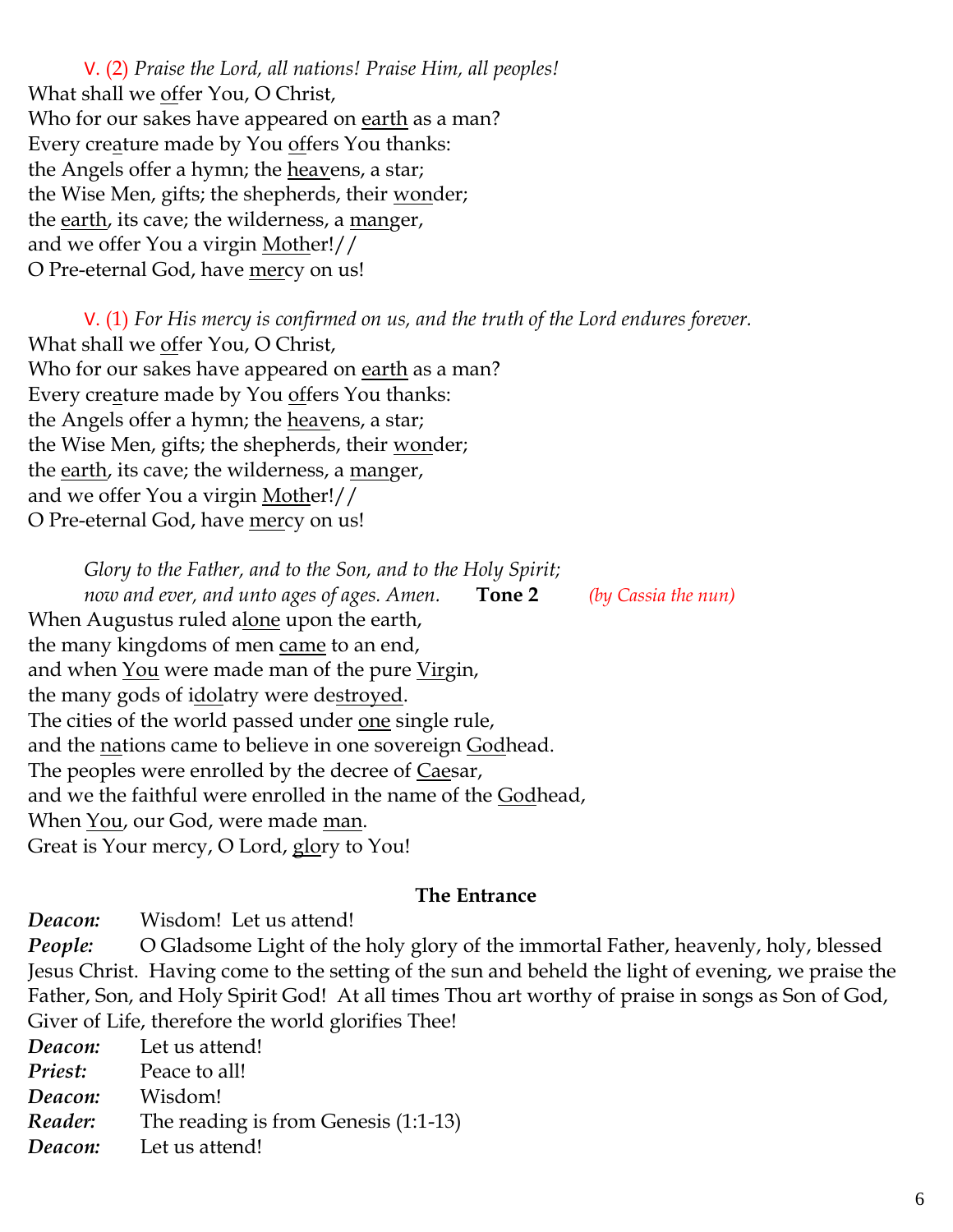**Reader:** In the beginning God made the heaven and the earth. Now the earth was invisible and unformed, and darkness was upon the deep and the Spirit of God was borne upon the water. And God said, 'Let there be light', and there was light. And God saw the light, that it was good; and God made a separation between the light and the darkness. And God called the light Day, and the darkness he called Night; and there was evening and there was morning, one day. And God said, 'Let there be a firmament in the midst of the water and let there be a separation between the water and the water'; and it was so. And God made the firmament. And God made a separation between the water, which was below the firmament, and between the water which was above the firmament. And God called the firmament Heaven; and God saw that it was good, and there was evening and there was morning, a second day. And God said, 'Let the water below heaven be gathered together into one gathering, and let dry land appear'; and it was so. And the water below heaven was gathered together into their gatherings, and the dry land appeared. And God called the dry land Earth, and the accumulations of the waters he called Seas. And God saw that it was good. And God said, 'Let the earth sprout herb of grass, sowing seed according to its kind and according to its likeness, and fruiting tree making fruit, whose seed is in it according to its kind upon the earth'; and it was so. And the earth brought forth herb of grass, sowing seed according to its kind and according to its likeness, and fruiting tree making fruit, whose seed was in it according to its kind upon the earth, and God saw that it was good. And there was evening and morning, a third day.

#### **Tone 6 Troparion**

In the secrecy of a cave You were born, but heaven spoke openly through a star, revealing You to all, O Savior. The star led the Wise Men to worship You;// as on them, O Lord, have mercy on us!

V. *His foundations are in the holy mountains. The Lord loves the gates of Zion more than all the dwellings of Jacob. (Ps. 86:1)*

The star led the Wise Men to worship You;// as on them, O Lord, have mercy on us!

> V. *Glorious things are spoken of you, O City of God. I will make mention of Rahab and Babylon to those who know Me. (Ps. 86:2-3)*

The star led the Wise Men to worship You;//

as on them, O Lord, have mercy on us!

V. *Behold, O Philistia and Tyre and the people of Ethiopia! (Ps. 86:4a)* The star led the Wise Men to worship You;// as on them, O Lord, have mercy on us!

V. *"This one was born there," And of Zion it will be said, "This one and that one were born in her, and the Most High Himself shall establish her." (Ps. 86:4b-5)* The star led the Wise Men to worship You;// as on them, O Lord, have mercy on us!

V. *The Lord will record, when He registers the people and the princes born in her. All rejoice to have their dwelling in you. (Ps. 86:6-7)*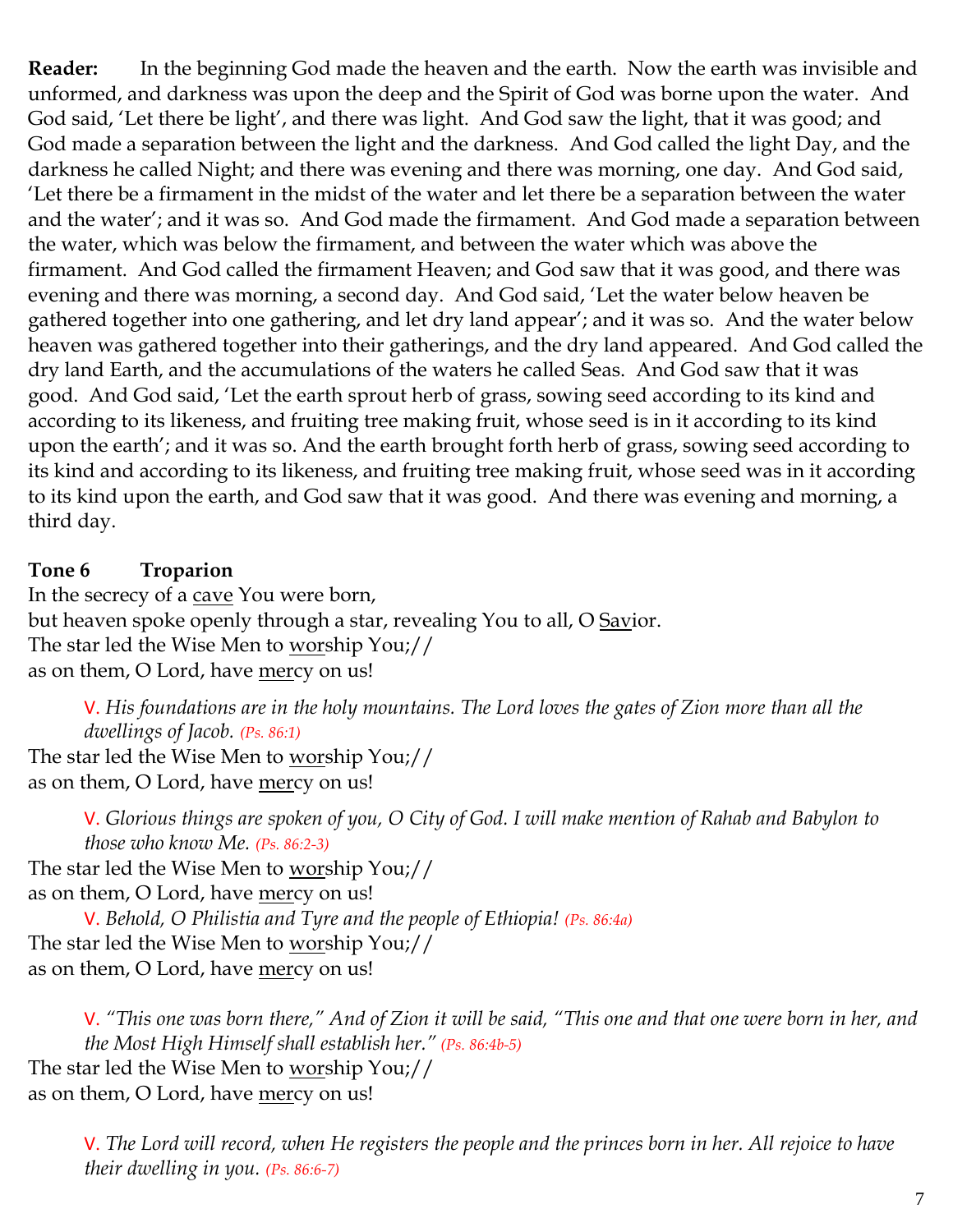The star led the Wise Men to worship You;// as on them, O Lord, have mercy on us!

*Glory to the Father, and to the Son, and to the Holy Spirit, now and ever, and unto ages of ages. Amen.*  In the secrecy of a cave You were born, but heaven spoke openly through a star, revealing You to all, O Savior. The star led the Wise Men to worship You;// as on them, O Lord, have mercy on us!

*Deacon:* Wisdom! *Reader:* The reading from the prophecy of Isaiah (9:6-7)

*Deacon:* Let us attend!

*Reader:* A child has been born for us, a son has been given to us; whose government is upon his shoulder, and his name will be called "Angel of Great Counsel, Wonderful Counsellor, Mighty God, Potentate, Prince of Peace, Father of the age to come." For I will bring peace upon princes, peace and health to him. Great his government, and of his peace there is no bound, upon the throne of David, and upon his kingdom, to establish it, and to uphold it with judgement and with justice from henceforth and for ever more. The zeal of the Lord of hosts will do this.

**Tone 6 Troparion** From a virgin You rose, O Christ, our spiritual Sun of Righteousness. Though nothing can contain You, a star revealed You as contained in a cave. You have led the Wise Men to worship You;// With them we magnify You: "O Giver of Life, glory to You!"

V. *The Lord is King; He is robed in majesty! The Lord is robed, He is girded with strength. (Ps. 92:1)* You have led the Wise Men to worship You;// With them we magnify You: "O Giver of Life, glory to You!"

V. *For He has established the world, so that it shall never be moved; Your throne is from of old; You are from everlasting. (Ps. 92:2-3)* You have led the Wise Men to worship You;// With them we magnify You: "O Giver of Life, glory to You!"

V. *The floods have lifted up, O Lord, the floods have lifted up their voice; the floods lift up their waves at the voice of many waters. (Ps. 92:4-5)* You have led the Wise Men to <u>wor</u>ship You;// With them we magnify You: "O Giver of Life, glory to You!"

V. *Wonderful are the mighty waves of the sea; wonderful is the Lord on high. Your testimonies are very sure. (Ps. 92:6-7a)*

You have led the Wise Men to worship You;//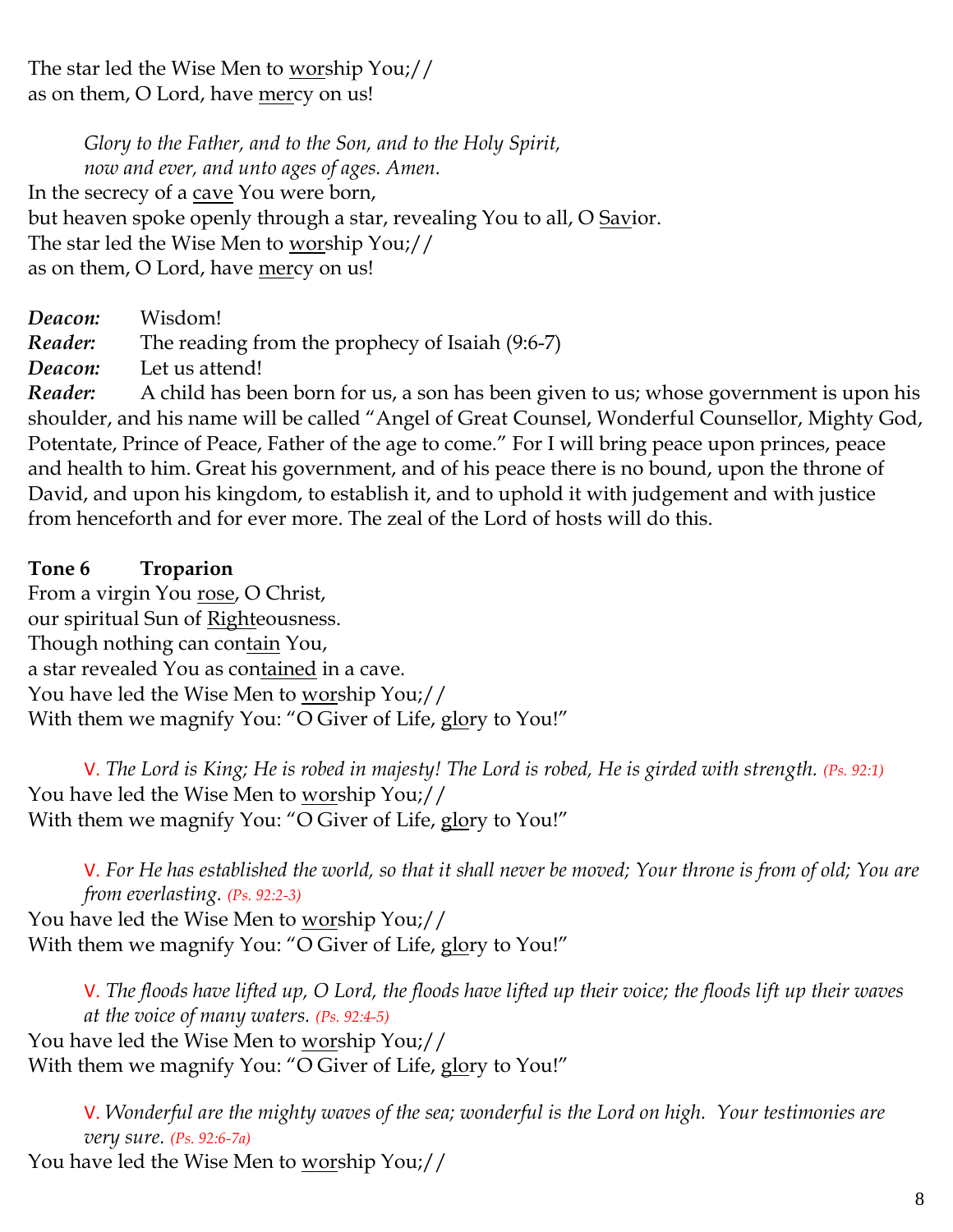With them we magnify You: "O Giver of Life, glory to You!"

V. *Holiness befits Your house, O Lord, forevermore! (Ps. 92:7b)* You have led the Wise Men to worship You;// With them we magnify You: "O Giver of Life, glory to You!"

*Glory to the Father, and to the Son, and to the Holy Spirit, now and ever, and unto ages of ages. Amen.*  From a virgin You <u>rose</u>, O Christ, our spiritual Sun of Righteousness. Though nothing can contain You, a star revealed You as con<u>tained</u> in a cave. You have led the Wise Men to <u>wor</u>ship You;// With them we magnify You: "O Giver of Life, glory to You!"

*Deacon:* Wisdom! *Reader:* The Reading is from the Prophecy of Isaias (7:10-16, 8:1-4, 8-10) *Deacon:* Let us attend!

*Reader:* Again the Lord spoke to Ahaz, 'Ask a sign of the Lord your God; in the depth or in the height.' But Ahaz said, 'I will not ask, and I will not put the Lord to the test.' And he [Isaias] said, 'Hear then, O house of David! Is it a little thing for you to contend with men, and how do you contend with the Lord? Therefore the Lord himself will give you a sign. Behold, the virgin shall conceive and bear a son, and they shall call his name Emmanuel. He shall eat butter and honey before he knows how to prefer evil or choose good. For before the child knows good or evil, he refuses the evil to choose the good. Then the Lord said to me, "Take for yourself a large new volume and write upon it in with a man's pen, Of making a rapid plunder of spoils; for it is at hand. And get me witnesses, reliable men, Urias the priest and Zacharias the son of Barachias. And I went to the prophetess, and she conceived and bore a son. Then the Lord said to me, "Call his name Despoil-quickly-plunder-rapidly; for before the child knows how to cry 'Father' or 'Mother,' he will take the power of Damascus and the spoil of Samaria before the king of the Assyrians." Know you nations and be worsted; give ear, as far as the extremity of the earth; for if again you have become strong, again you will be worsted. And whatever counsel you take, the Lord will scatter it; and whatever word you speak, it will not remain in you, for God is with us.'

| Deacon: | Again and again, in peace, let us pray to the Lord.                                                                                                                                                             |
|---------|-----------------------------------------------------------------------------------------------------------------------------------------------------------------------------------------------------------------|
| Choir:  | Lord, have mercy.                                                                                                                                                                                               |
| Deacon: | Help us, save us, have mercy on us, and keep us, O God, by your grace.                                                                                                                                          |
| Choir:  | Lord, have mercy.                                                                                                                                                                                               |
| Deacon: | Remembering our all-holy, pure, most blessed, and glorious Lady, the Birthgiver of God<br>and Ever-Virgin Mary, with all the saints, let us offer ourselves and one other, and our<br>whole life to Christ God. |

*Choir:* To you, O Lord.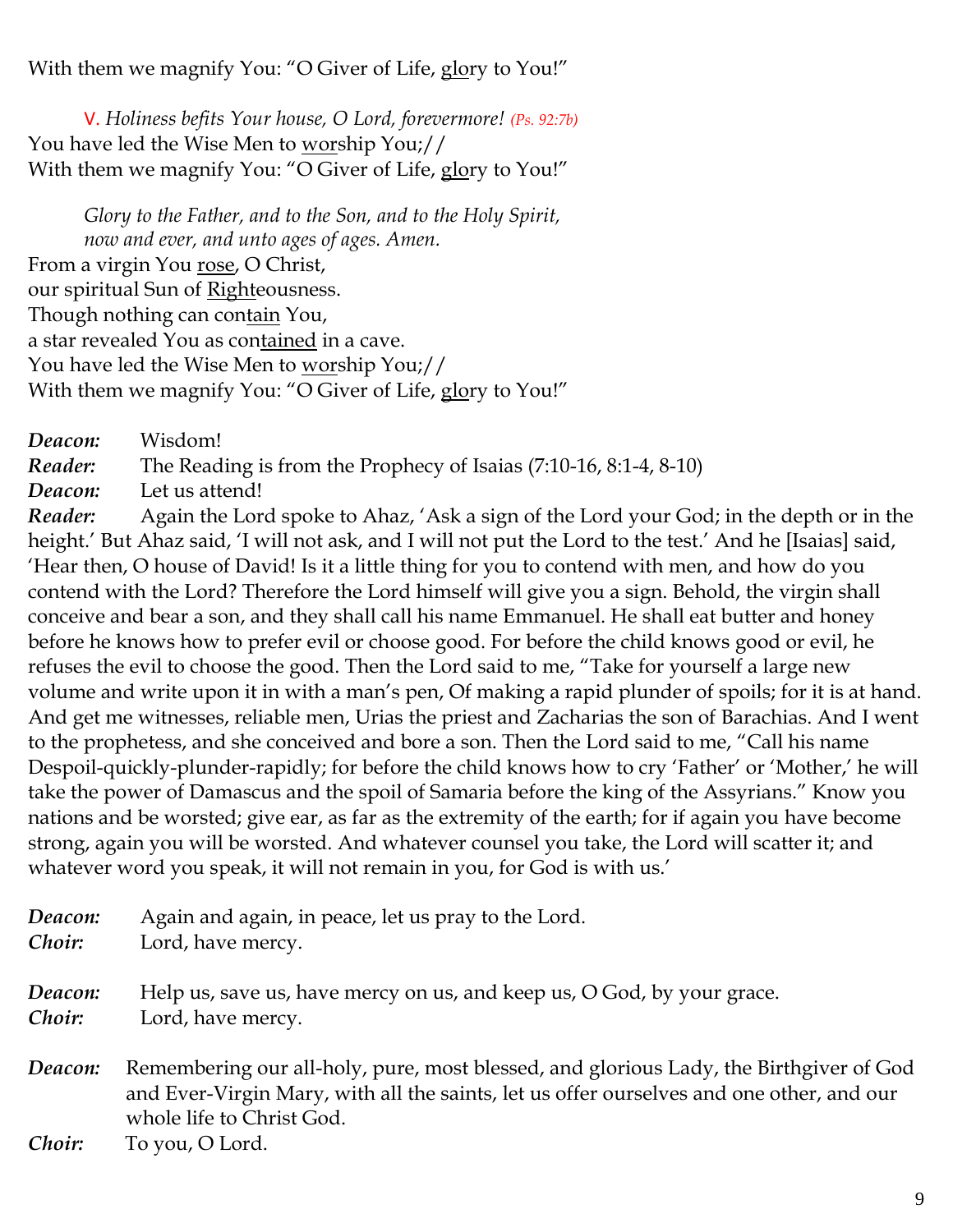*Priest:* For you are holy our God and rest in the holy Place and to you we send up glory: to the Father and to the Son and to the Holy Spirit, now and ever

*Deacon:* and to the ages of ages.

*Choir:* Amen. **(sings Holy God at Divine Liturgy)**

Holy God, Holy Mighty, Holy Immortal, have mercy on us! Holy God, Holy Mighty, Holy Immortal, have mercy on us! Holy God, Holy Mighty, Holy Immortal, have mercy on us! Glory to the Father and to the Son and to the Holy Spirit, now and ever and unto ages of ages. Amen. Holy Immortal, have mercy on us! Holy God, Holy Mighty, Holy Immortal, have mercy on us!

*Deacon:* Wisdom! Let us attend!

*Priest:* Peace to all!

*Reader:* And to your spirit.

*Deacon:* Wisdom!

*Reader:* The Prokeimenon in the first tone: The Lord said to Me, "You are My Son, / this day have I begotten You."

*Choir:* The Lord said to Me, "You are My Son, / this day have I begotten You."

*Reader:* Ask of Me, and I will give You the nations for Your inheritance!

*Choir:* The Lord said to Me, "You are My Son, / this day have I begotten You."

*Reader:* The Lord said to Me, "You are My Son,

*Choir:* this day have I begotten You."

*Deacon:* Wisdom!

*Reader:* The reading is from the epistle of the apostle Paul to the Hebrews. (1:1-12)

*Deacon:* Let us attend!

*Reader:* In many and varied ways God spoke of old to our fathers by the prophets; but in these last days he has spoken to us by a Son, whom he appointed the heir of all things, through whom also he created the ages. He is the radiance of his glory and the very imprint of his substance, upholding the universe by the word of his power. When he had made purification for our sins, he sat down at the right hand of the Majesty on high, having become as much superior to angels as the name he has obtained is more excellent than theirs. For to which of the angels did God ever say, 'You are my Son, today I have begotten you'? Or again, 'I will be to him a father, and he shall be to me a son'? And again, when he brings the first-born into the world, he says, 'Let all God's angels worship him.' Of the angels he says, 'Who makes his angels spirits and his ministers flames of fire.' But to the Son he says, 'Your throne, O God, is to age on age, the sceptre of justice is the sceptre of your kingdom. You have loved justice and hated iniquity; therefore God, your God, has anointed you with the oil of gladness beyond your comrades.' And, 'You, Lord, founded the earth in the beginning, and the heavens are the work of your hands; they will perish, but you remain; they will all grow old like a garment, like a mantle you will roll them up, and they will be changed. But you are the same, and your years will never end.'

## **Tone 5 Alleluia, Alleluia, Alleluia!**

*v:* The Lord said to My Lord: "Sit at My right hand until I make Your enemies Your footstool!"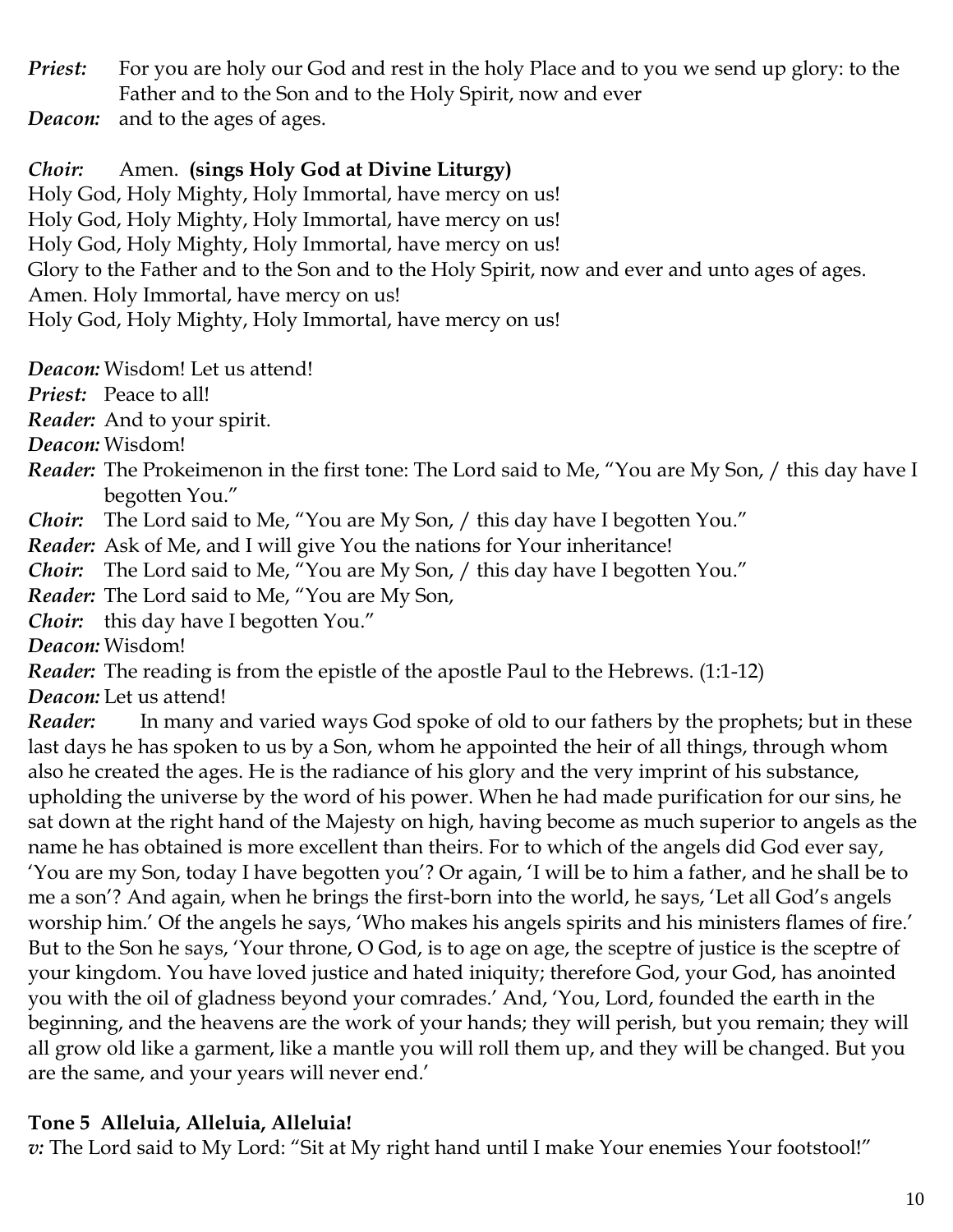*v:* "The Lord shall send You a rod of strength out of Zion."

*v:* "From the womb before the morning star have I begotten You."

## **The reading from the Holy Gospel according to Luke.(2:1-20)**

In those days a decree went out from Caesar Augustus that all the world should be enrolled. This was the first enrollment, when Quirin'i-us was governor of Syria. And all went to be enrolled, each to his own city. And Joseph also went up from Galilee, from the city of Nazareth, to Judea, to the city of David, which is called Bethlehem, because he was of the house and lineage of David, to be enrolled with Mary, his betrothed, who was with child. And while they were there, the time came for her to be delivered. And she gave birth to her first-born son and wrapped him in swaddling cloths, and laid him in a manger, because there was no place for them in the inn. And in that region there were shepherds out in the field, keeping watch over their flock by night. And an angel of the Lord appeared to them, and the glory of the Lord shone around them, and they were filled with fear. And the angel said to them, "Be not afraid; for behold, I bring you good news of a great joy which will come to all the people; for to you is born this day in the city of David a Savior, who is Christ the Lord. And this will be a sign for you: you will find a babe wrapped in swaddling cloths and lying in a manger." And suddenly there was with the angel a multitude of the heavenly host praising God and saying, "Glory to God in the highest, and on earth peace among men with whom he is pleased!" When the angels went away from them into heaven, the shepherds said to one another, "Let us go over to Bethlehem and see this thing that has happened, which the Lord has made known to us." And they went with haste, and found Mary and Joseph, and the babe lying in a manger. And when they saw it they made known the saying which had been told them concerning this child; and all who heard it wondered at what the shepherds told them. But Mary kept all these things, pondering them in her heart. And the shepherds returned, glorifying and praising God for all they had heard and seen, as it had been told them. *Choir:* Glory to Thee, O Lord. Glory to Thee!

## *Instead of "It is truly meet to bless you, O Theotokos…" we sing:*

Magnify, O my soul, the Most Pure Virgin Theotokos, more honorable and more glorious than the heavenly hosts. I behold a strange, most glorious mystery: Heaven – the cave; the Cherubic Throne—the Virgin; the manger—the place where Christ lay; the uncontainable God whom we magnify in song.

# *Communion Hymn:*

Praise the Lord from the heavens, praise Him in the highest. Alleluia. Alleluia. Alleluia.

### *After the Dismissal the Troparion and Kontakion are sung as everyone comes to venerate the icon of the Nativity of Christ.*

# **TROPARION**

**(Tone 4)** Thy Nativity, O Christ our God, has shone to the world the light of wisdom! For by it, those who worshipped the stars, were taught by a star to adore Thee, the Sun of Righteousness, and to know Thee, the Orient from on high, O Lord, glory to Thee!